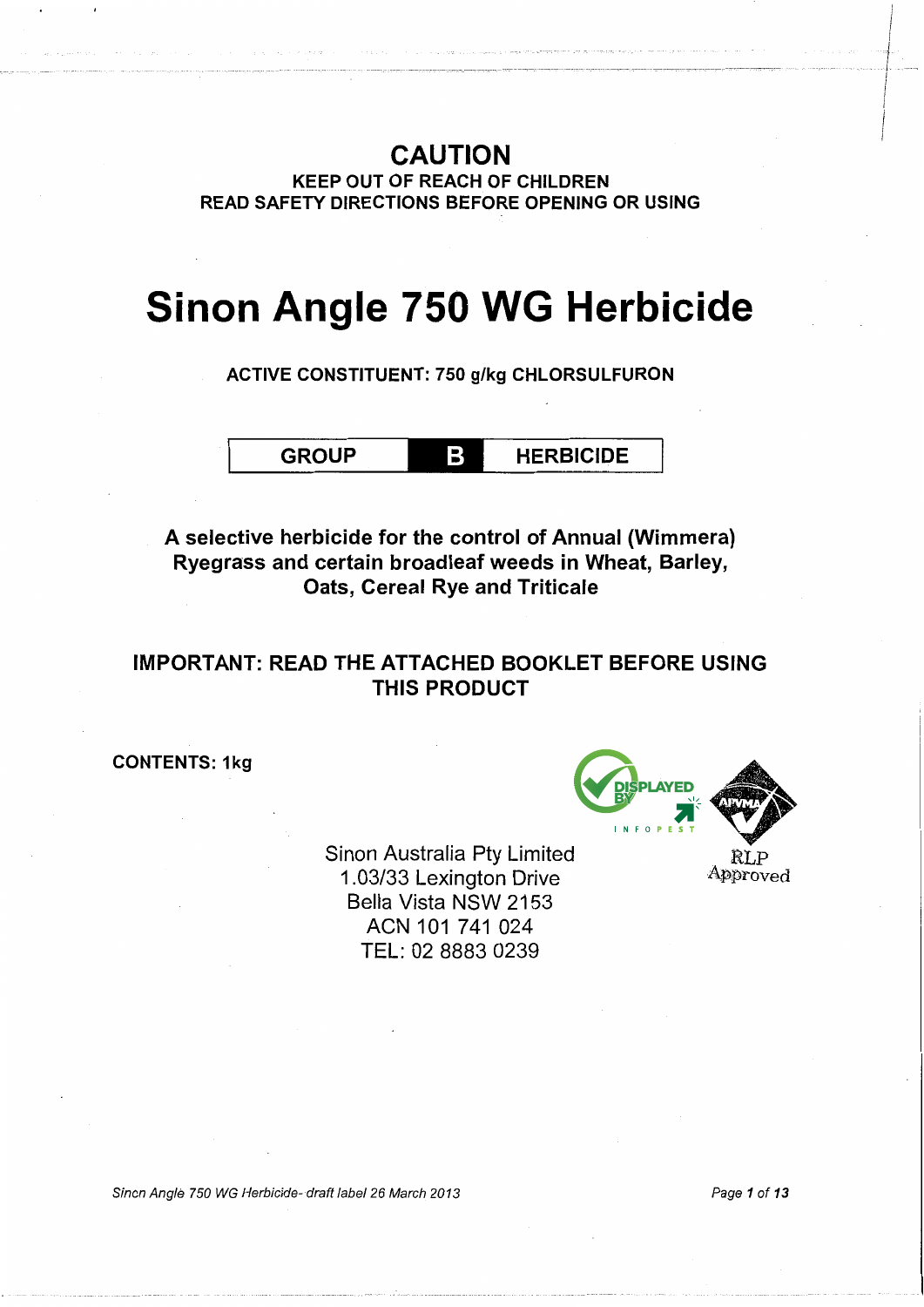#### STORAGE & DISPOSAL

Store in the closed, original container in a well-ventilated area, as cool as possible. DO NOT store for prolonged periods in direct sunlight.

Triple or preferably pressure rinse containers before disposal. Add rinsings to spray tank. Do not dispose of undiluted chemicals on site. If recycling, replace cap and return clean containers to recycler or designated collection point.

If not recycling, break, crush or puncture and bury empty containers in a local authority landfill. If no landfill is available, bury the containers below 500mm in a disposal pit specifically marked and set up for this purpose clear of waterways, desirable vegetation and tree roots. Empty containers and product should not be burnt.

#### SAFETY DIRECTIONS

Avoid contact with eyes and skin. DO NOT inhale spray mist. Wash hands after use.

#### FIRST AID

If poisoning occurs, contact a doctor or Poisons Information Centre. Phone Australia 13 11 26.

#### MATERIAL SAFETY DATA SHEET

Additional information is listed in the Material Safety Data Sheet that can be obtained from the supplier.

#### NOTICE TO BUYER

Seller warrants that the product conforms to its chemical description and is reasonably fit for the purpose stated on the label when used in accordance with directions under normal conditions of use. No warranty of merchantability for a particular purpose, express or implied, extends to the use of the product contrary to label instructions, or under abnormal conditions.

## APVMA Approval No: 68894 59324

BATCH No.

DOM:

| In a Transport Emergency | SPECIALIST ADVICE        |
|--------------------------|--------------------------|
| Dial                     | IN EMERGENCY ONLY        |
| 000                      | 1800 033 111             |
| Police or Fire Brigade   | ALL HOURS AUSTRALIA WIDE |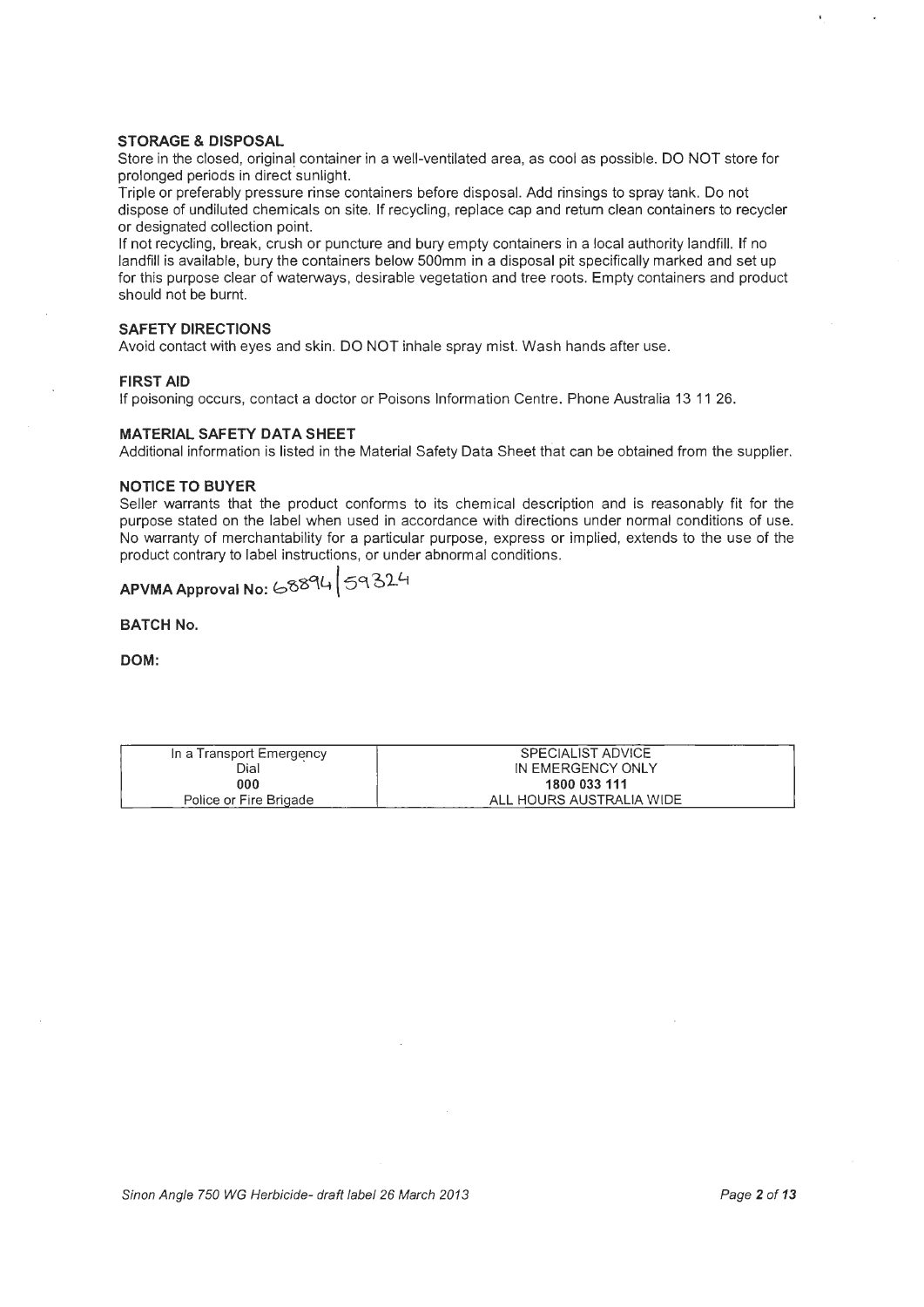## CAUTION

KEEP OUT OF REACH OF CHILDREN READ SAFETY DIRECTIONS BEFORE OPENING OR USING

# **Sinon Angle 750 WG Herbicide**

ACTIVE CONSTITUENT: 750 g/kg CHLORSULFURON

GROUP **HERBICIDE** 

## A selective herbicide for the control of Annual (Wimmera) Ryegrass and certain broadleaf weeds in Wheat, Barley, Oats, Cereal Rye and Triticale

### IMPORTANT: READ THIS BOOKLET BEFORE USING THIS PRODUCT

APVMA APPROVAL NO:  $68894$   $59324$ 

Sinon Australia Pty Limited 1.03/33 Lexington Drive Bella Vista NSW 2153 ACN 101 741 024 TEL: 02 8883 0239

Sinon Angle 750 WG Herbicide- draft label 26 March 2013 **Page 3 of 13** Page 3 of 13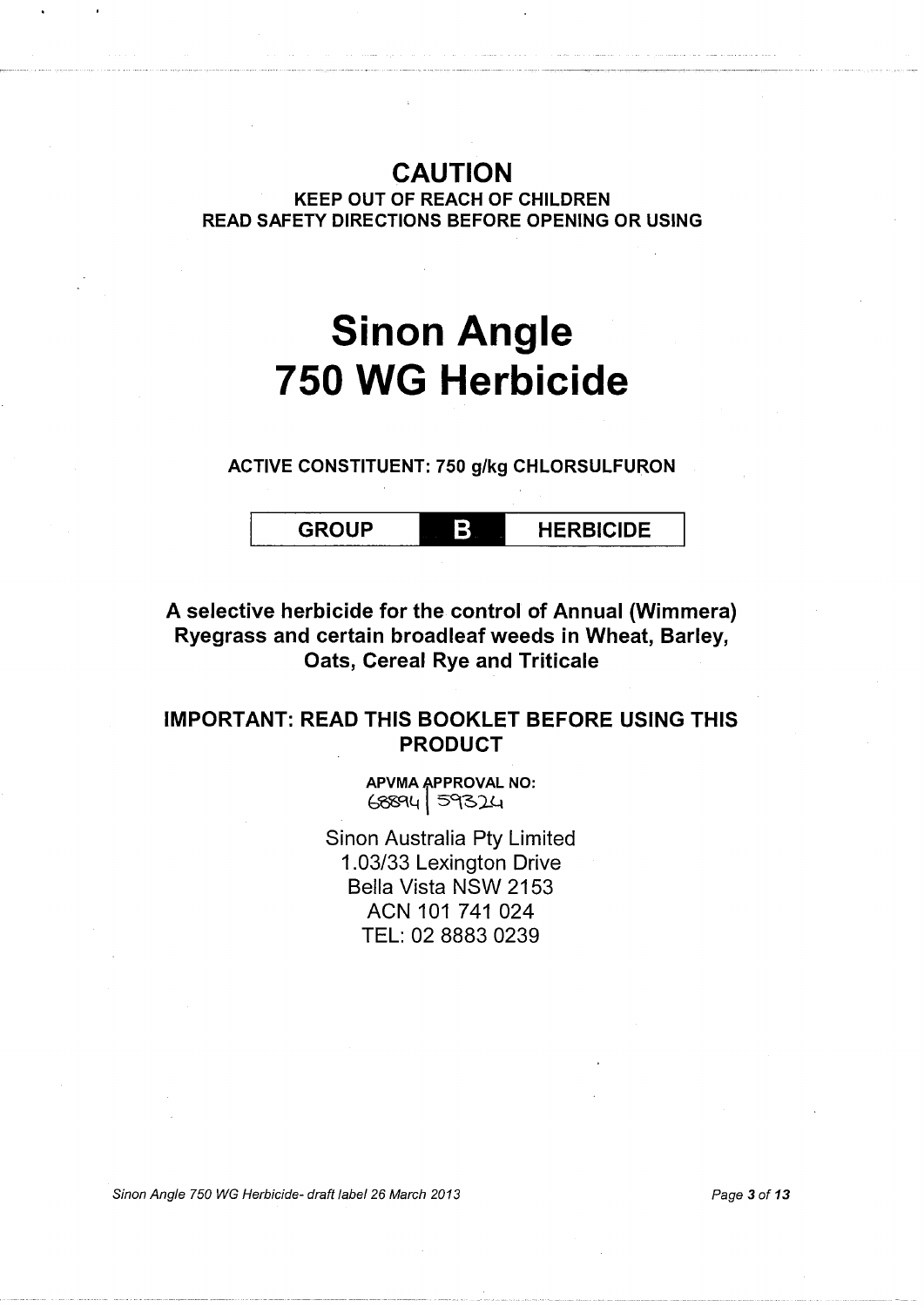#### DIRECTIONS FOR USE

#### RESTRAINTS

DO NOT spray emerged crops if rain is expected within four hours.

After mixing in the tank, spray within 48 hours if Sinon Angle 750 W'G Herbicide is used by itself, or within 24 hours if mixed with another product. DO NOT apply to plants suffering stress.

METHOD OF USE - PRE-SOWING INCORPORATED BY SOWING

### **ANNUAL RYEGRASS**

|                                       | Weeds<br><b>Controlled</b>                | State(s)                            |                              | Rate g/ha<br>Soil Type |                              |                                                                                                      |
|---------------------------------------|-------------------------------------------|-------------------------------------|------------------------------|------------------------|------------------------------|------------------------------------------------------------------------------------------------------|
| Crop<br><b>Situation</b>              |                                           |                                     | <b>Light to Medium Soils</b> |                        | <b>Heavy</b><br><b>Soils</b> | <b>Critical Comments</b>                                                                             |
|                                       |                                           |                                     | Soil pH                      |                        |                              |                                                                                                      |
|                                       |                                           |                                     | Less than<br>7.              | $7.0 - 8.5$            | $8.5$ or<br>less             |                                                                                                      |
| <b>Wheat and</b><br>Triticale<br>only | Annual<br>(Wimmera)<br>Ryegrass<br>Lolium | NSW.<br>ACT, Vic.<br>SA, WA<br>only | 20                           | 15 or 20*              | 20                           | * Use the higher rate when<br>paddock history suggests<br>a high weed population<br>can be expected. |
|                                       | rigidum                                   |                                     |                              |                        |                              | NOTE: Refer to General<br>Instructions for optimum<br>application timing and<br>conditions.          |

| Crop<br><b>Situation</b> | <b>Weeds Controlled</b>                                                     | State(s)                              | Rate<br>g/ha            | <b>Critical Comments</b>                                                                                           |
|--------------------------|-----------------------------------------------------------------------------|---------------------------------------|-------------------------|--------------------------------------------------------------------------------------------------------------------|
| Wheat<br>and             | African Turnip Weed<br>Sisymbrium thellungii                                | NSW, ACT and<br>Qld only              | 20                      |                                                                                                                    |
| <b>Triticale</b><br>only | Amsinckia/Yellow<br>Burrweed                                                | NSW, ACT, Vic.<br>SA, WA only         | 15                      |                                                                                                                    |
|                          | Amsinckia spp.                                                              |                                       |                         |                                                                                                                    |
|                          | Annual Phalaris                                                             | NSW, ACT only                         | 20 plus                 | If possible, spray and incorporate into                                                                            |
|                          | Phalaris paradoxa                                                           |                                       | 830 mL                  | the soil in one operation. If this is not                                                                          |
|                          | Phalaris minor                                                              |                                       | trifluralin<br>(480g/L) | possible, incorporation should take<br>place within four (4) hours of spraying.                                    |
|                          | <b>Barley Grass</b>                                                         | NSW, ACT and                          |                         | Delay may cause inferior weed control.                                                                             |
|                          | Hordeum leporinum                                                           | Tas only                              |                         |                                                                                                                    |
|                          | Silver grass                                                                | Tas only                              |                         |                                                                                                                    |
|                          | Vulpia spp.                                                                 |                                       |                         |                                                                                                                    |
|                          | <b>Ball Mustard</b>                                                         | SA only                               | 15                      |                                                                                                                    |
|                          | Neslia puniculata                                                           |                                       |                         |                                                                                                                    |
|                          | <b>Black Bindweed/</b><br><b>Climbing Buckwheat</b><br>Fallopia convolvulus | Qld only                              | 20                      | Apply to dry soil before the sowing<br>rain. Mechanical incorporation before<br>the sowing rains is not necessary. |
|                          | Brome grass<br>Bromus spp.<br>(suppression only)                            | NSW, ACT, Vic,<br>SA, WA, Tas<br>only | 20                      | Gives suppression only if populations<br>are 20 plants/m <sup>2</sup> or less.                                     |
|                          | Cape Tulip                                                                  | WA only                               |                         |                                                                                                                    |
|                          | Homeria spp.                                                                |                                       |                         |                                                                                                                    |
|                          | Capeweed<br>Arctotheca calendula                                            | NSW, ACT, Vic,<br>SA, WA, Tas<br>only |                         | On acid soils pH 5.5 or less, this<br>product will give a shorter period of<br>control in wet years.               |
|                          | Charlock<br>Sínapis arvensis                                                | Vic, SA, Tas<br>only                  | 15                      |                                                                                                                    |

Sinon Angle 750 WG Herbicide- draft label 26 March 2013 **Page 4 of 13** Page 4 of 13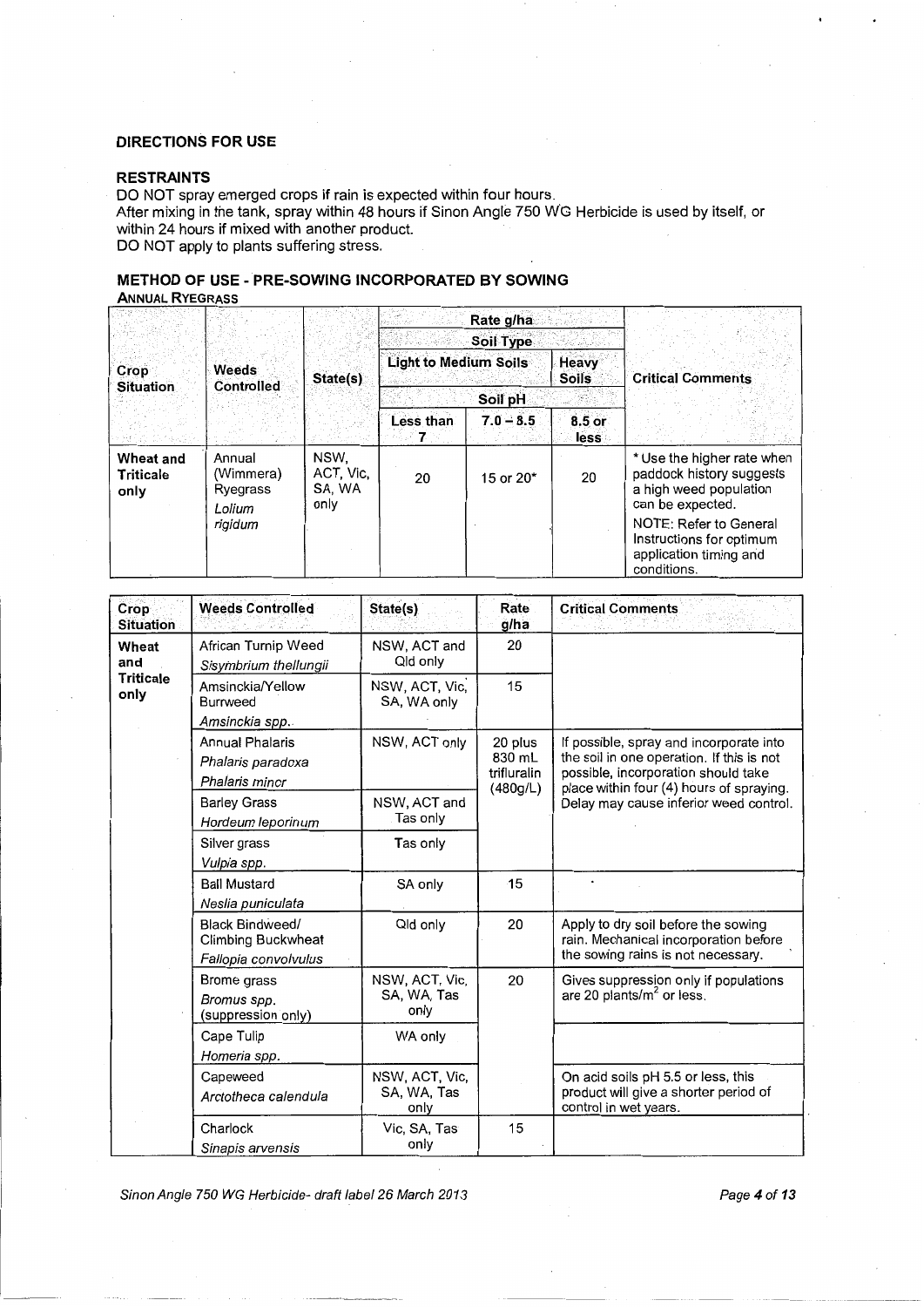| <b>Crop</b><br><b>Situation</b>  | <b>Weeds Controlled</b>                                                 | State(s)                                   | Rate<br>g/ha | <b>Critical Comments</b>                                                                                           |
|----------------------------------|-------------------------------------------------------------------------|--------------------------------------------|--------------|--------------------------------------------------------------------------------------------------------------------|
| Wheat<br>and<br><b>Triticale</b> | Common Iceplant<br>Mesembryanthemum<br>crystallinum                     | SA only                                    | 15           |                                                                                                                    |
| only<br>(cont'd)                 | Corn Gromwell,<br>Sheepweed, White<br>Ironweed<br>Buglossoides arvensis | Qld, NSW, ACT,<br>Vic, SA, WA<br>only      | 20           |                                                                                                                    |
|                                  | Deadnettle<br>Lamium amplexicaule                                       | All states                                 | 15 or 20     | Use the higher rate when paddock<br>history suggests a high weed<br>population can be expected.                    |
|                                  | Docks<br>Rumex spp.                                                     | NSW, ACT, Vic,<br>SA, WA, Tas<br>only      | 20           |                                                                                                                    |
|                                  | Fat-Hen<br>Chenopodium album                                            | NSW, ACT Tas<br>only                       |              |                                                                                                                    |
|                                  | Fumitory<br>Fumaria spp.                                                | NSW, ACT, Vic,<br>SA, WA, Tas<br>only      | 15 or 20     | Use the higher rate when paddock<br>history suggests a high weed<br>population can be expected                     |
|                                  | Guildford Grass/Onion<br>grass<br>Romulea rosea                         | WA only                                    | 15           |                                                                                                                    |
|                                  | Indian Hedge Mustard<br>Sisymbrium oriental                             | All states                                 |              |                                                                                                                    |
|                                  | King Island Melilot<br>Melilotus indicus                                | Vic, SA only                               |              |                                                                                                                    |
|                                  | Lincoln Weed<br>Diplotaxis tenuifolia                                   | SA only                                    |              |                                                                                                                    |
|                                  | Loosestrife<br>Lysimachia spp                                           | Vic only                                   |              |                                                                                                                    |
|                                  | Mintweed<br>Salvia reflexa                                              | Qld, NSW, ACT<br>only                      | 20           |                                                                                                                    |
|                                  | Mouse-Ear Chickweed<br>Cerastium spp.                                   | NSW, ACT, Vic,<br>SA WA, Tas<br>only       | 15           |                                                                                                                    |
|                                  | New Zealand Spinach<br>Tetragonia tetragonoides                         | Qld only                                   | 20           |                                                                                                                    |
|                                  | Paradoxa Grass<br>Phalaris paradoxa                                     | Nth NSW (soil<br>pH > 7.5) and<br>Qld only |              | Apply to dry soil before the sowing<br>rain. Mechanical incorporation before<br>the sowing rains is not necessary. |
|                                  | Paterson's<br><b>Curse/Salvation Jane</b><br>Echium plantagineum        | NSW, ACT, Vic,<br>SA, WA, Tas<br>only      | 15           |                                                                                                                    |
|                                  | Pimpernels<br>Anagallis arvensis                                        | NSW, ACT, Vic,<br>SA, Tas only             |              |                                                                                                                    |
|                                  | Prickly Lettuce/Whip<br>Thistle<br>Lactuca serriola                     | Vic, SA only                               | 20           |                                                                                                                    |
|                                  | Rough Poppy<br>Papaver hybridum                                         | NSW, ACT, SA,<br>WA, Tas only              | 15 or 20     | Use the higher rate when paddock<br>history suggests a high weed<br>population can be expected                     |
|                                  | Saffron Thistle<br>Carthamus lanatus<br>(suppression only)              | Qld, NSW, ACT,<br>Vic, SA, Tas<br>only     | 20           |                                                                                                                    |

Sinon Angle 750 WG Herbicide- draft label 26 March 2013 **Page 5 of 13** Page 5 of 13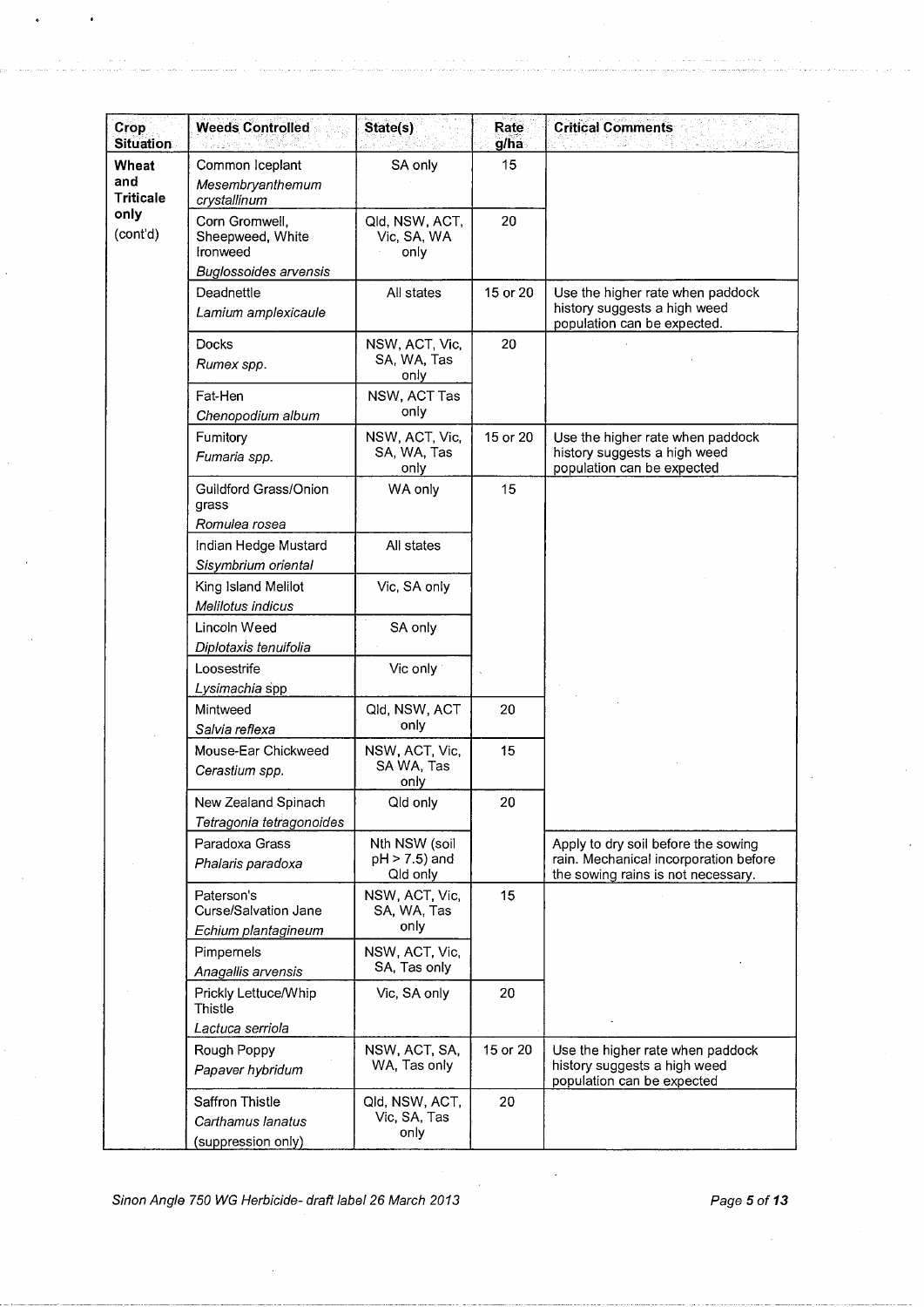| Crop<br><b>Situation</b>             | <b>Weeds Controlled</b>                                           | State(s)                              | Rate<br>g/ha | <b>Critical Comments</b>                                                                                                                                                                                                                                                                                             |
|--------------------------------------|-------------------------------------------------------------------|---------------------------------------|--------------|----------------------------------------------------------------------------------------------------------------------------------------------------------------------------------------------------------------------------------------------------------------------------------------------------------------------|
| Wheat<br>and                         | Saltbush<br>Atriplex muelleri                                     | Qld, NSW, ACT<br>only                 | 20           |                                                                                                                                                                                                                                                                                                                      |
| <b>Triticale</b><br>only<br>(cont'd) | Shepherd's Purse<br>Capsella bursa-pastoris                       | NSW, ACT, Vic,<br>SA, WA, Tas<br>only | 15 or 20     | Use the higher rate when paddock<br>history suggests a high weed<br>population can be expected                                                                                                                                                                                                                       |
|                                      | Slender Celery<br>Apium leptophyllum                              | Qld, NSW, ACT<br>only                 | 20           |                                                                                                                                                                                                                                                                                                                      |
|                                      | <b>Slender Thistle</b><br>Carduus tenuiflorus                     | Tas only                              |              |                                                                                                                                                                                                                                                                                                                      |
|                                      | Soursob<br>Oxalis pes-caprae                                      | NSW, ACT, Vic,<br>SA only             | 15           | Apply only to soils of pH 7.5 or above.<br>Apply after majority of soursobs have<br>emerged and leave soil undisturbed for<br>1-4 weeks prior to cultivating or<br>sowing. The most effective and reliable<br>control is achieved with early post-<br>emergence applications (EPE) after<br>crop and weed emergence. |
|                                      | <b>Spear Thistle</b><br>Cirsium vulgare                           | Tas only                              | 20           |                                                                                                                                                                                                                                                                                                                      |
|                                      | <b>Stemless Thistle</b><br>Onopordum acaulon                      | SA only                               | 15 or 20     | Use the higher rate when paddock<br>history suggests a high weed<br>population can be expected                                                                                                                                                                                                                       |
|                                      | Storksbill/Wild Geranium<br>Erodium spp.                          | Vic, SA, WA,<br>Tas only              | 15           |                                                                                                                                                                                                                                                                                                                      |
|                                      | Three cornered Jack(s)<br>/Doublegee/Spiny Emex<br>Emex australis | NSW, ACT, Vic,<br>SA, WA only         | 20           |                                                                                                                                                                                                                                                                                                                      |
|                                      | <b>Tree Hogweed</b><br>Polygonum patulum                          | Vic, SA only                          |              |                                                                                                                                                                                                                                                                                                                      |
|                                      | Turnip Weed<br>Rapistrum rugosum                                  | Qld and SA only                       | 15           |                                                                                                                                                                                                                                                                                                                      |
|                                      | Wireweed/Hogweed<br>Polygonum aviculare                           | All states                            | 15 or 20     | Use the higher rate when paddock<br>history suggests a high weed<br>population can be expected                                                                                                                                                                                                                       |
|                                      | <b>Wild Turnip</b><br>Brassica tournefortii                       | NSW, ACT, Vic,<br>SA, WA, Tas<br>only | 15           |                                                                                                                                                                                                                                                                                                                      |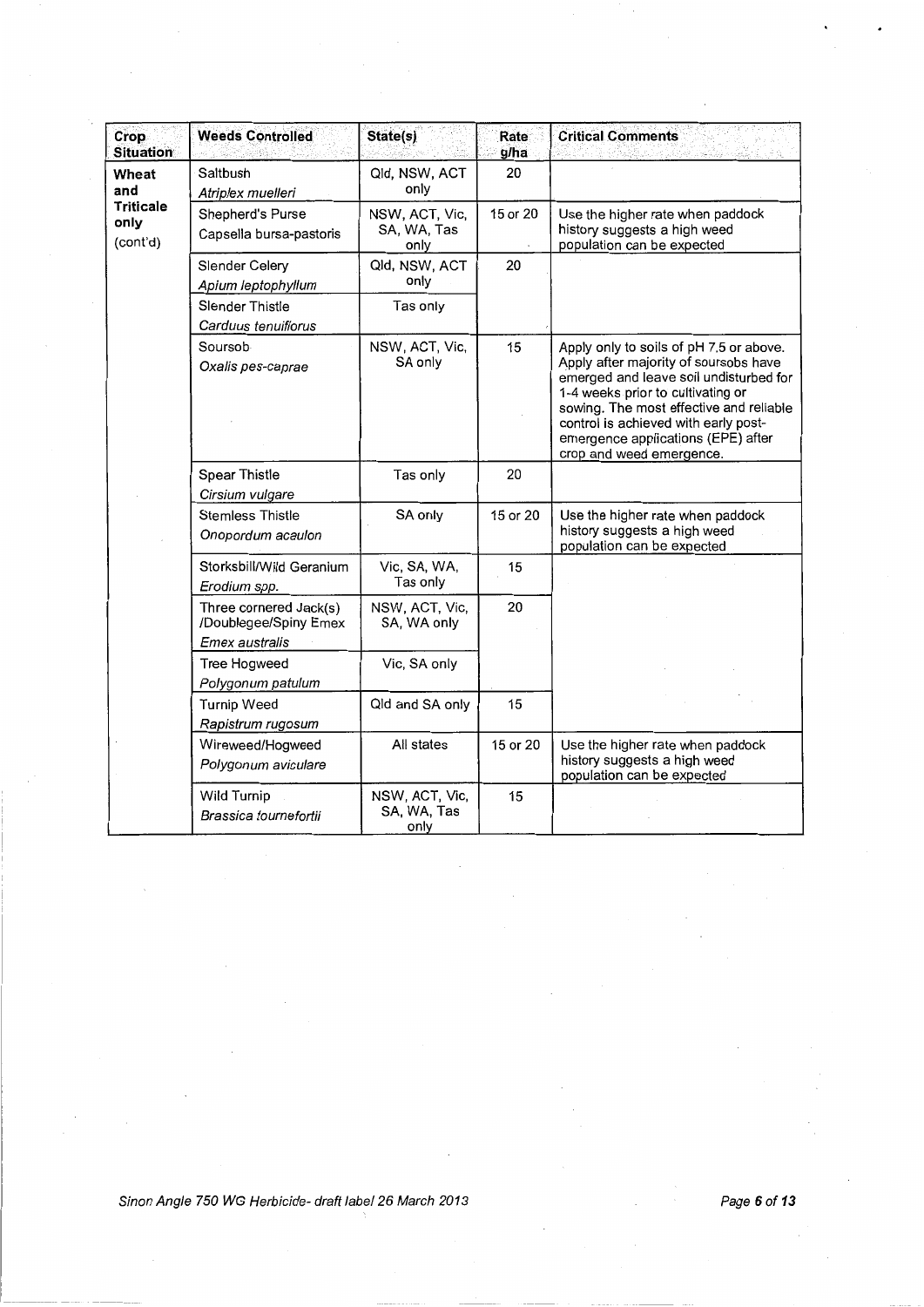#### **METHOD OF USE- POST CROP AND WEED EMERGENCE ANNUAL RYEGRASS**

 $\mathcal{L}$ 

 $\bullet$ 

|                                                                       |                                                      |                                     | Rate g/ha<br>Soil Type                                |             |                 | <b>Critical Comments</b>                                                                                                                                            |
|-----------------------------------------------------------------------|------------------------------------------------------|-------------------------------------|-------------------------------------------------------|-------------|-----------------|---------------------------------------------------------------------------------------------------------------------------------------------------------------------|
| <b>Crop</b><br><b>Situation</b>                                       | Weeds<br>Controlled                                  | State(s)                            | <b>Light to Medium Soils</b><br>Heavy<br><b>Soils</b> |             |                 |                                                                                                                                                                     |
|                                                                       |                                                      |                                     | Soil pH                                               |             |                 |                                                                                                                                                                     |
|                                                                       |                                                      |                                     | Less<br>than 7                                        | $7.0 - 8.5$ | 8.5 or<br>less: |                                                                                                                                                                     |
| Wheat.<br>Barley, Oats,<br><b>Cereal Rye</b><br>and Triticale<br>only | Annual<br>(Wimmera)<br>Ryegrass<br>Lolium<br>rigidum | NSW,<br>ACT, Vic,<br>SA, WA<br>only | 20 or 25*                                             | 15 or 20*   | 20 or 25*       | * Use the higher rate when<br>paddock history suggests<br>a high weed population<br>can be expected. Apply no<br>later than the 3 leaf stage<br>of Annual Ryegrass. |
|                                                                       |                                                      |                                     |                                                       |             |                 | Application of this product<br>to Annual Ryegrass 2 leaf<br>or greater with water<br>volumes less than 50L/ha<br>may result in reduced<br>efficacy.                 |

| Crop<br><b>Situation</b>                              | <b>Weeds Controlled</b>                                                        | State(s)                               | Rate<br>g/ha | <b>Critical Comments</b>                                                                                   |
|-------------------------------------------------------|--------------------------------------------------------------------------------|----------------------------------------|--------------|------------------------------------------------------------------------------------------------------------|
| Wheat,<br>Barley,                                     | African Turnip Weed<br>Sisymbrium thellungii                                   | NSW, ACT<br>and Qld only               | 20           | Apply at cotyledon to 4 leaf stage.                                                                        |
| Oats,<br><b>Cereal Rye</b><br>and<br><b>Triticale</b> | Amsinckia/Yellow<br><b>Burrweed</b><br>Amsinckia spp.                          | NSW, ACT,<br>Vic, SA, WA<br>only       | 15           |                                                                                                            |
| only                                                  | <b>Ball Mustard</b><br>Neslia puniculata                                       | SA only                                |              |                                                                                                            |
|                                                       | <b>Bifora/Carrot Weed</b><br>Cotula australis                                  |                                        | 25           |                                                                                                            |
|                                                       | <b>Black Bindweed/ Climbing</b><br><b>Buckwheat</b>                            | Qld, NSW,<br>ACT only                  | 20           | Apply at cotyledon to 2 leaf stage of<br>weed.                                                             |
|                                                       | Fallopia convolvulus                                                           |                                        |              |                                                                                                            |
|                                                       | Cape Tulip<br>Homeria spp.                                                     | WA only                                |              |                                                                                                            |
|                                                       | Charlock<br>Sinapis arvensis                                                   | NSW, ACT,<br>Vic, SA, Tas<br>only      | 15           |                                                                                                            |
|                                                       | Corn Gromwell,<br>Sheepweed, White<br>Ironweed<br><b>Buglossoides arvensis</b> | NSW, ACT,<br>Vic, SA, WA<br>only       | 20           | Apply at cotyledon to 2 leaf stage of<br>weed. If applied at a later stage only<br>suppression will occur. |
|                                                       | Deadnettle<br>Lamium amplexicaule                                              | Qld, NSW,<br>ACT, Vic, SA,<br>Tas only | 15 or 20     | Use the higher rate under heavy<br>weed pressure.                                                          |
|                                                       | <b>Docks</b><br>Rumex spp.                                                     | Vic, SA, WA,<br>Tas only               | 15           |                                                                                                            |
|                                                       | Fat-Hen<br>Chenopodium album                                                   | NSW, ACT<br>Tas only                   | 20           |                                                                                                            |
|                                                       | Fumitory, Denseflower<br>Fumaria spp.                                          | NSW, ACT,<br>Vic, SA, WA,<br>Tas only  |              | Apply at cotyledon to 2 leaf stage.                                                                        |

Sinon Angle 750 WG Herbicide- draft label 26 March 2013

Page 7 of 13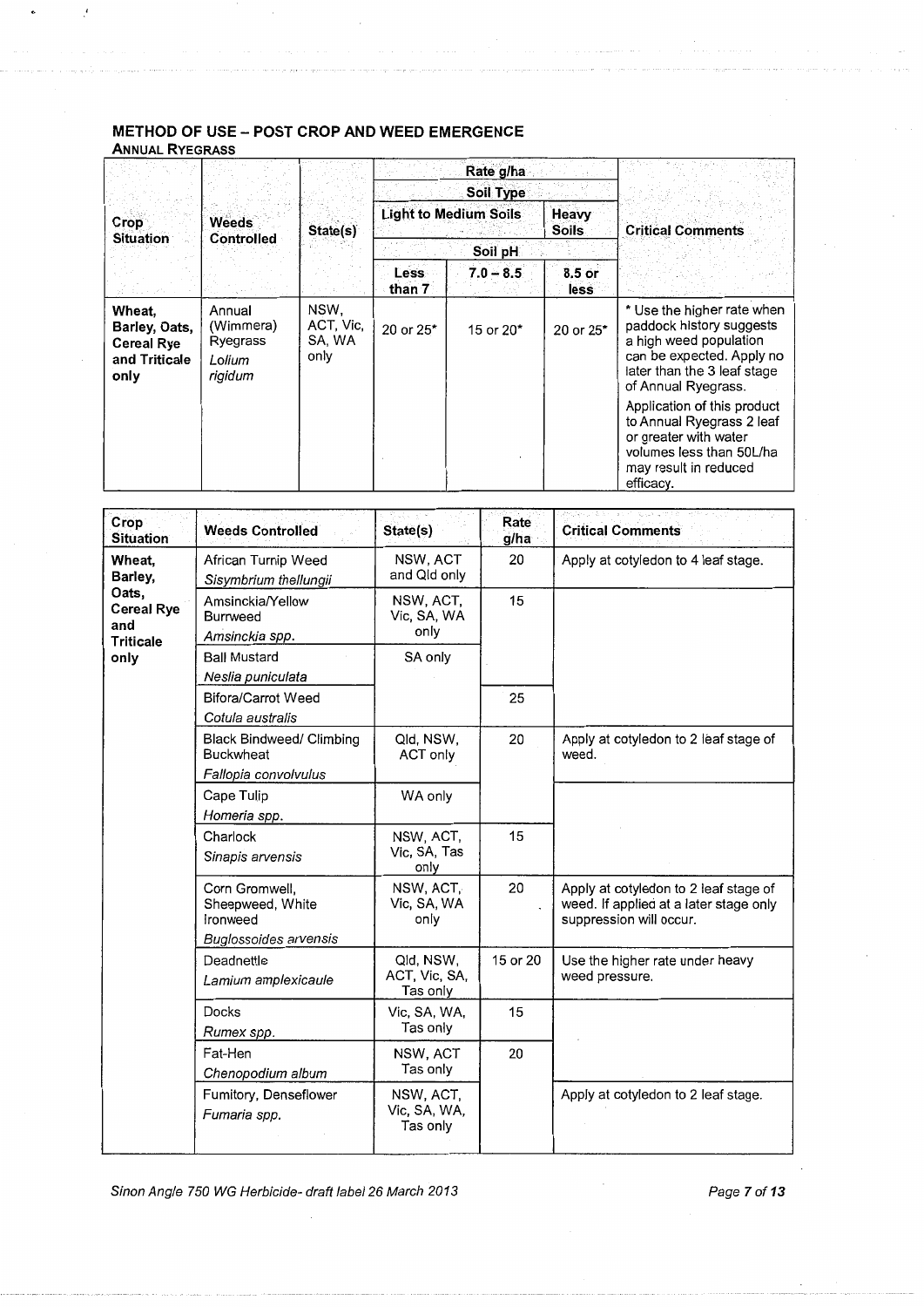| <b>Crop</b><br><b>Situation</b>              | <b>Weeds Controlled</b>                                   | State(s)                              | Rate<br>g/ha | <b>Critical Comments</b>                             |
|----------------------------------------------|-----------------------------------------------------------|---------------------------------------|--------------|------------------------------------------------------|
| Wheat,<br>Barley,<br>Oats,                   | Guildford Grass / Onion<br>grass<br>Romulea rosea         | WA only                               | 15           |                                                      |
| <b>Cereal Rye</b><br>and<br><b>Triticale</b> | <b>Hoary Cress</b><br>Cardaria draba                      | Vic, SA, Tas<br>only                  | 20           | Apply when plants are fully emerged.                 |
| only<br>(cont'd)                             | Lincoln Weed<br>Diplotaxis tenuifolia                     | SA only                               |              |                                                      |
|                                              | Matricaria<br>Matricaria matricoarioides                  | WA, Tas only                          |              |                                                      |
|                                              | Mintweed<br>Salvia reflexa                                | Qld, NSW,<br>ACT only                 |              | Apply at cotyledon to 4 leaf stage.                  |
|                                              | Mouse-Ear Chickweed<br>Cerastium spp.                     | NSW, ACT,<br>Vic, SA, WA,<br>Tas only | 15           |                                                      |
|                                              | Mustards<br>Sisymbrium spp.                               | All states                            |              |                                                      |
|                                              | New Zealand Spinach<br>Tetragonia tetragonoides           | Qld only                              | 20           |                                                      |
|                                              | Paterson's Curse/Salvation<br>Jane<br>Echium plantagineum | NSW, ACT,<br>Vic, SA, WA,<br>Tas only | 15           |                                                      |
|                                              | Pimpernels<br>Anagallis arvensis                          | NSW, ACT,<br>Vic, SA, Tas<br>only     |              |                                                      |
|                                              | Prickly Lettuce/Whip<br>Thistle<br>Lactuca serriola       | Vic, Tas only                         | 20           |                                                      |
|                                              | Rough Poppy<br>Papaver hybridum                           | NSW, ACT,<br>SA, WA, Tas<br>only      |              |                                                      |
|                                              | Saltbush<br>Atriplex Muelleri                             | Qld, NSW,<br>ACT only                 |              | Apply at cotyledon to 4 leaf stage.                  |
|                                              | Shepherd's Purse<br>Capsella bursa-pastoris               | NSW, ACT,<br>Vic, SA, WA,<br>Tas only |              |                                                      |
|                                              | Slender Celery<br>Apium leptophyllum                      | Qld, NSW,<br>ACT only                 |              | Apply at cotyledon to 4 leaf stage.                  |
|                                              | Soursob<br>Oxalis pes-caprae                              | NSW, ACT,<br>Vic, SA, WA<br>only      |              | Apply when the majority of soursobs<br>have emerged. |
|                                              | <b>Spear Thistle</b><br>Cirsium vulgare                   | Tas only                              |              |                                                      |
|                                              | Stagger weed<br>Stachys arvensis                          | Qld, NSW,<br>ACT, WA, Tas<br>only     |              |                                                      |
|                                              | <b>Stemless Thistle</b><br>Onopordum acaulon              | Vic only                              | 25           |                                                      |
|                                              | Storksbill/Wild Geranium<br>Erodium spp.                  | Vic, SA, WA,<br>Tas only              | 15           |                                                      |
|                                              | <b>Tree Hogweed</b><br>Polygonum patulum                  | Vic only                              | 20           |                                                      |

Sinon Angle 750 WG Herbicide- draft label 26 March 2013 Page 8 of 13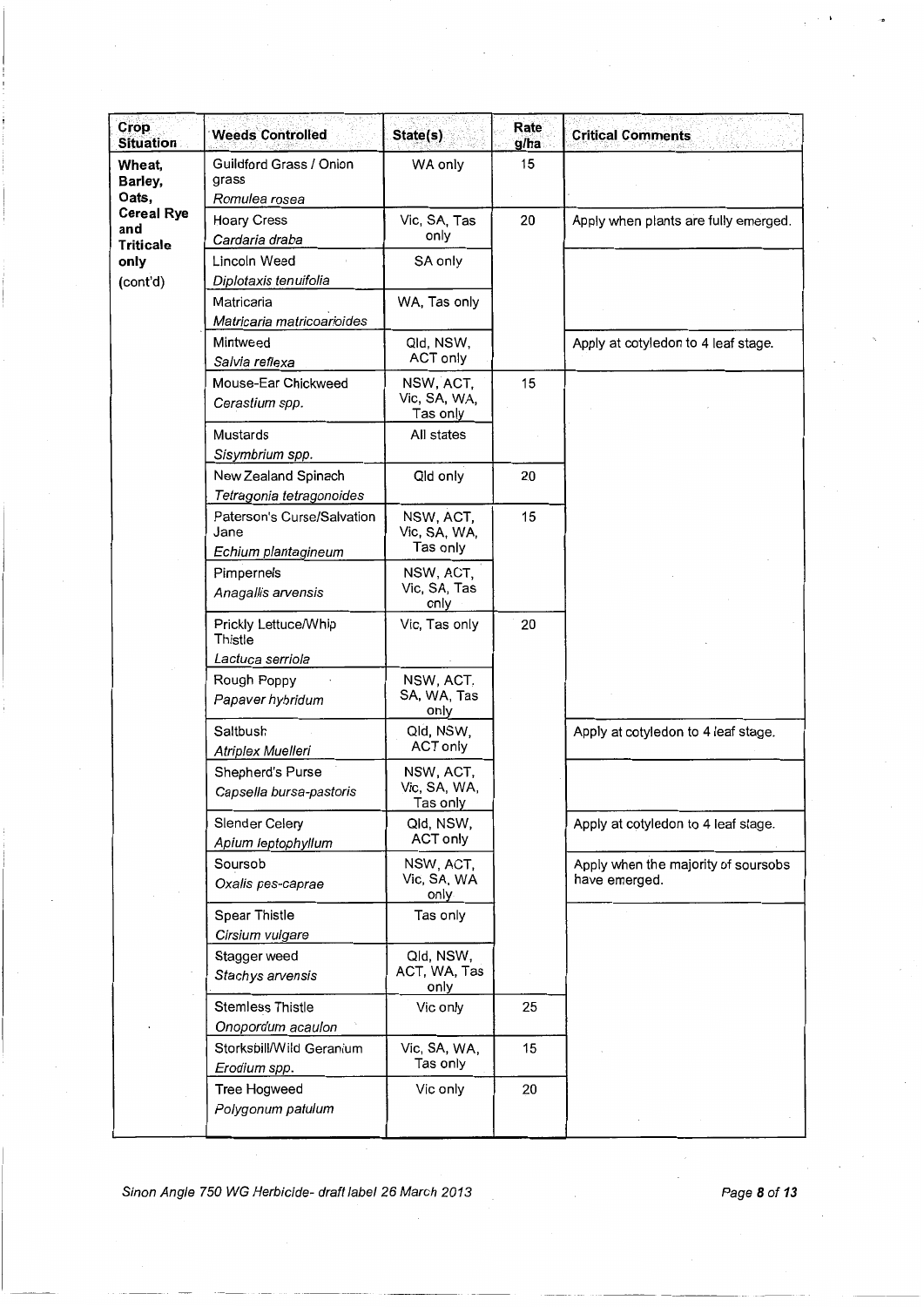| Crop.<br><b>Situation</b>                                                                      | <b>Weeds Controlled</b>                 | State(s)                              | Rate<br>g/ha | <b>Critical Comments</b>                                                                                                                                    |
|------------------------------------------------------------------------------------------------|-----------------------------------------|---------------------------------------|--------------|-------------------------------------------------------------------------------------------------------------------------------------------------------------|
| Wheat.<br>Barley,<br>Oats,<br><b>Cereal Rye</b><br>and<br><b>Triticale</b><br>only<br>(cont'd) | Turnip Weed<br>Rapistrum rugosum        | Qld, NSW.<br>ACT, SA only             | 15           |                                                                                                                                                             |
|                                                                                                | Wild Radish<br>Raphanus raphanistrum    | All states                            | 15 or 20     | Use the higher rate under heavy<br>weed pressure. A follow-up spray<br>with a suitable herbicide may be<br>necessary to control subsequent<br>germinations. |
|                                                                                                | Wild Turnip<br>Brassica tournefortii    | NSW, ACT.<br>Vic. SA. WA.<br>Tas onlv | 15           |                                                                                                                                                             |
|                                                                                                | Wireweed/Hogweed<br>Polygonum aviculare | All states                            | 20           |                                                                                                                                                             |

**NOT TO BE USED FOR ANY PURPOSE, OR IN ANY MANNER CONTRARY TO THIS LABEL UNLESS AUTHORISED UNDER APPROPRIATE LEGISLATION** 

#### **WITHHOLDING PERIOD: NOT REQUIRED WHEN USED AS DIRECTED**

#### **GENERAL INSTRUCTIONS**

This product is a selective herbicide designed to control certain weeds in wheat, triticale, barley, oats and cereal rye.

This product is suitable as a pre-sowing treatment for wheat and triticale, and as a post-sowing treatment for wheat, triticale, barley, oats and cereal rye. When used on emerged weeds, the product is absorbed by foliage and green stems and moves into the root system.

Prior to using this product, careful consideration should be given to soil pH. As soil pH increases, rate of breakdown decreases.

This product should not be used on soils with a pH of 8.6 or higher as extended soil residual activity could adversely affect following crops and crop rotation intervals may be extended beyond normal intervals.

Crops other than wheat, barley, oats, triticale and cereal rye can be extremely sensitive to low concentrations of this product in the soil. See Crop Rotation Recommendations.

Best weed control is obtained when rainfall or sprinkler irrigation wets the soil to a depth of 5 to 7.5 em within 4 weeks of application.

#### **Pre-Sowing Incorporated by Sowing:**

WA only - Avoid applying to dry sandy soils as rapid leaching may occur with early season rains.

SA only - Before using rates greater than 15g/ha on light to medium soils pH 7 to 8.5, seek further advice. Conventionally Sown Crops - On soils less than pH 7, apply a spray just before sowing or in conjunction with the sowing operation. On soils of pH 7 or greater it is not critical to time the spray just before sowing. Spray onto a non-ridged surface free of large clods. Use low profile 10cm combine points for sowing. Sow at speeds of 10 kph or greater. Use light covering harrows at sowing. If applied to dry soil and sowing is to be delayed, incorporate immediately after spraying to prevent loss by wind erosion.

Direct Drilled Crops - Apply tank mixed with either paraquat/diquat mixture of glyphosate in accordance with manufacturer's label recommendations.

#### **Post Crop and Weed Emergence:**

Where treatment is delayed or where weeds are not actively growing due to adverse conditions results may be slow to appear and weeds may be only stunted or suppressed.

Wheat, triticale, and Cereal Rye - Apply after crop emergence and when weeds are small and actively growing **(Annual Ryegrass no more than 3 leaves,** broadleaved weeds no more than 5cm in height or diameter (for Black Bindweed refer to specific recommendations)).

Barley and Oats - Apply between the 2-leaf stage of the crop (3-leaf stage in SA) and early tillering, when weeds are small and actively growing. **(Annual Ryegrass no more than 3 leaves,** 

**Broadleaved weeds no more than 5cm in height or diameter** (for Black Bindweed refer to specific recommendations).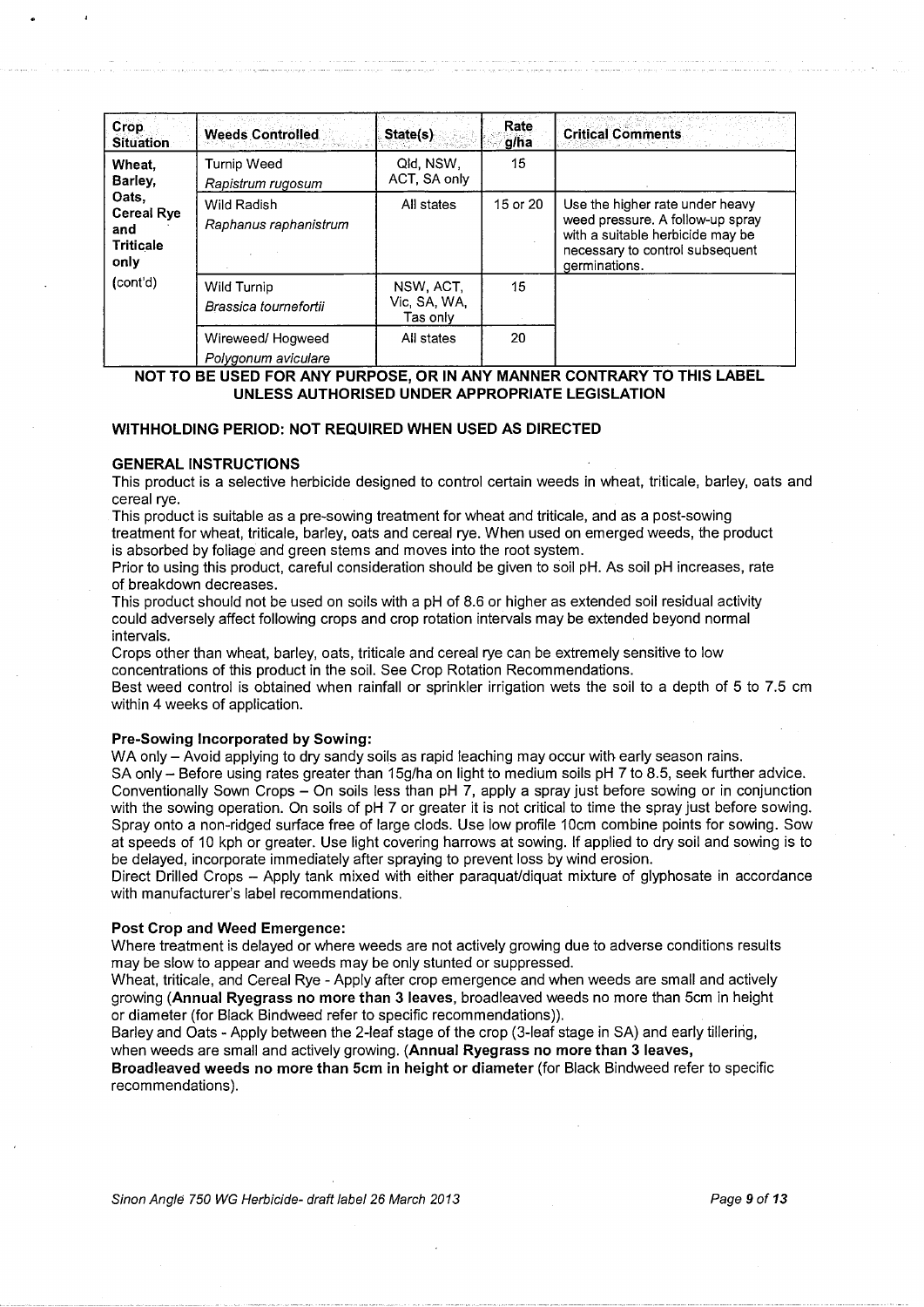#### **RESISTANT WEEDS WARNING**

| JUP.<br>GRC | <b>HERBICIDE</b> |
|-------------|------------------|
|             |                  |

Sinon Angle 750 WG Herbicide is a member of the sulfonylurea group of herbicides. Sinon Angle 750 WG Herbicide has the inhibitor of the enzyme acetolactate synthase (ALS) mode of action. For weed resistance management, Sinon Angle 750 WG Herbicide is a Group B herbicide.

Some naturally occurring weed biotypes resistant to Sinon Angle 750 WG Herbicide and other Group B herbicides (Annual Ryegrass and some broadleaf weeds) are known to exist. They can eventually dominate the weed population if these herbicides are used repeatedly. These resistant weeds will not be controlled by Sinon Angle 750 WG Herbicide or other Group B herbicides.

Annual Ryegrass biotypes resistant to diclofop-methyl and other "grass specific" herbicides are often also resistant to Sinon Angle 750 WG Herbicide. Before using Sinon Angle 750 WG Herbicide on a population resistant to "grass specific" herbicides, have a resistance test conducted to ensure that it is still susceptible to Sinon Angle 750 WG Herbicide.

Since the occurrence of resistant weeds is difficult to detect prior to use, Sinon Australia Pty Limited accepts no liability for any losses that may result from the failure of Sinon Angle 750 WG Herbicide to control resistant weeds.

To prevent, or at least minimise the risk of resistant weeds occurring, use Sinon Angle 750 WG Herbicide in tank mixes (if appropriate) and/or rotations with herbicides having different modes of action effective on the same weed species.

Large numbers of healthy surviving weeds can be an indication that resistance is developing. Efforts should be taken to prevent seed set of these survivors.

DO NOT make more than one application of Group B herbicide to a crop, either pre-sowing incorporated by sowing or post crop and weed emergence.

If the user suspects that a Group B resistant weed is present, Sinon Angle 750 WG Herbicide or other Group B herbicides should not be used.

Strategies to minimise the risk of herbicide resistance are available. Consult your farm chemical supplier, consultant, local Department of Agriculture or Primary Industries.

#### **GRAZING ADVICE**

Avoid grazing treated areas within 24 hours of application to optimise weed control. A nil withholding period is applicable for grazing Sinon Angle 750 WG Herbicide treated areas (when used as directed on the label).

#### **CROP SAFETY**

DO NOT use this product for:

- crops other than cereals
- cereals irrigated by furrows or flooding
- winter cereals undersown with legume pasture crops
- weed control where crops are under stress. Damage can occur where crops are stressed due to conditions such as excessive soil alkalinity or acidity, poor nutrient status, disease, nematode or insect infestation, adverse weather conditions, drought or waterlogging. If crops become stressed after spraying, they may turn yellow or become retarded, but usually they will recover with no reduction in yield.

#### **Wheat**

DO NOT use this product for:

- wheat varieties Cranbrook, or Miling
- the wheat variety Vulcan if on acid soils and under stress conditions caused by waterlogging, frost, aluminium or manganese toxicity; reduced yields may result.
- pre-sowing treatment of weeds in wheat varieties Avocet and Durati (okay for post-emergent use)
- pre-sowing treatment of weeds in wheat variety Banks if soil pH is 5.5 or less (okay for post-emergent use)

#### **Barley and Oats**

DO NOT use this product for:

- application before the crop has reached the 2-leaf stage (3-leaf stage in SA)
- Stirling barley
- Barley under waterlogged conditions (yield may be reduced)

The application of other sulfonylurea herbicides following this product is not recommended.

Sinon Angle 750 WG Herbicide- draft label 26 March 2013 **Page 10 of 13**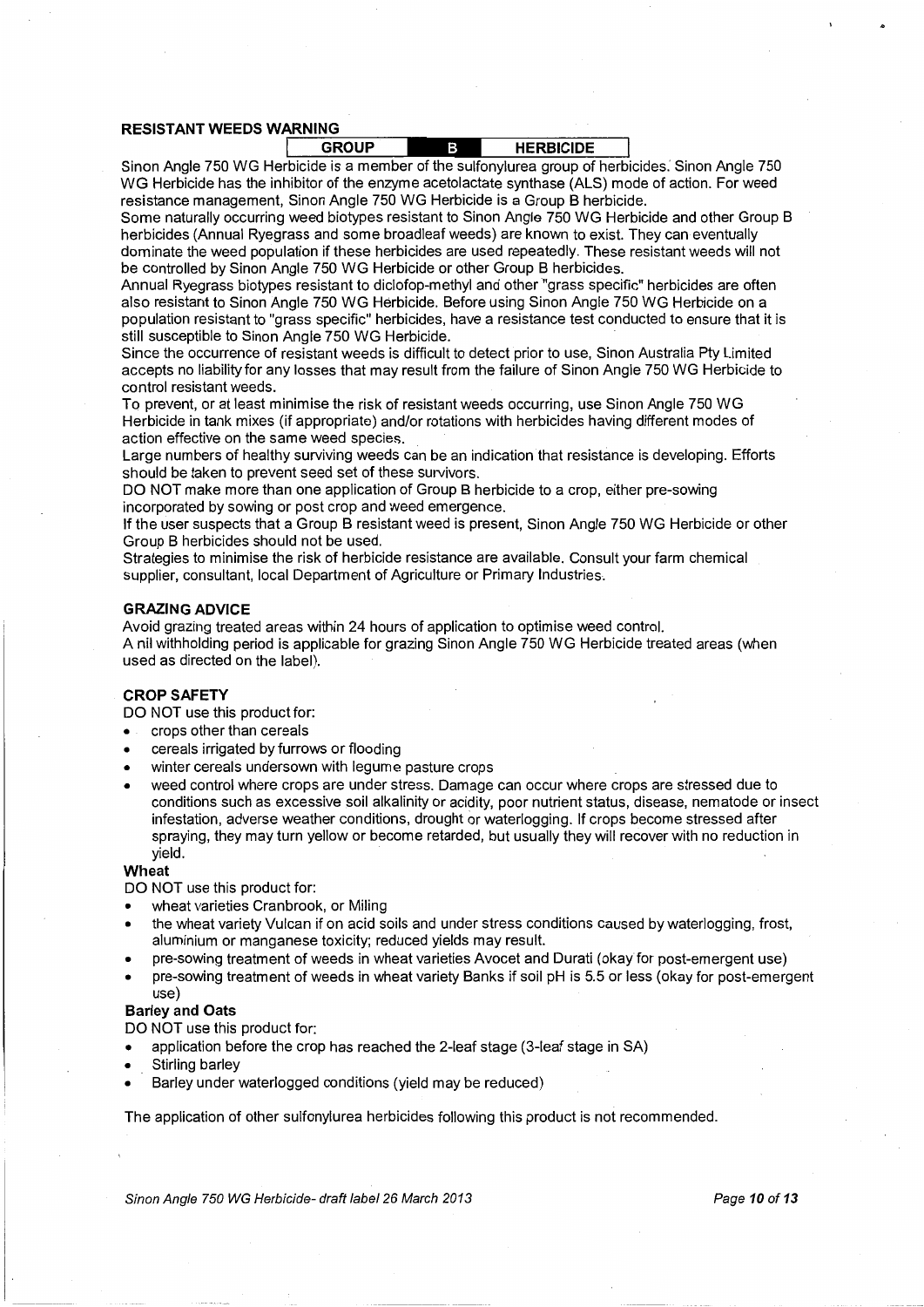#### **Crop Rotation Recommendations**

Land previously treated with this product should not be rotated to crops other than those listed in the following tables. Tolerance of other crops (grown through to maturity) should be determined on a small scale before sowing into larger areas.

The treated areas may be re-planted to any of the specified crops after the interval indicated in the following tables:

| <b>MINIMUM RECROPPING INTERVAL (Months After Application)</b> |           |               |      |        |                       |                              |  |
|---------------------------------------------------------------|-----------|---------------|------|--------|-----------------------|------------------------------|--|
|                                                               |           | 5 6 9 3 6 9 9 |      |        | $\approx 12$          | $\sim$ 18. $\sim$ 18. $\sim$ |  |
|                                                               | Triticale | Cereal Rye    | Oats | Barley | Subterranean Clover** | Maize                        |  |
| Soil pH <sup>*</sup>                                          | Wheat     |               |      |        | Faba Beans            | Sorghum                      |  |
| 6.5 or less                                                   |           |               |      |        | Field Pea             | Soybeans                     |  |
|                                                               |           |               |      |        | Linseed               | Sunflower                    |  |
|                                                               |           |               |      |        | Lucerne               |                              |  |
|                                                               |           |               |      |        | Lupins                |                              |  |
|                                                               |           |               |      |        | Medics **             |                              |  |
|                                                               |           |               |      |        | Rapeseed / Canola     |                              |  |
|                                                               |           |               |      |        | Safflower             |                              |  |

#### NB-THE TABLE BELOW APPLIES TO ALL STATES

#### **NB- THE TABLES BELOW APPLY TO Qld, SA, WA & Tas ONLY**

| <b>MINIMUM RECROPPING INTERVAL (Months After Application)</b> |                    |                                                                                           |                |                                                                                                 |                                  |                                                                                                                                                               |
|---------------------------------------------------------------|--------------------|-------------------------------------------------------------------------------------------|----------------|-------------------------------------------------------------------------------------------------|----------------------------------|---------------------------------------------------------------------------------------------------------------------------------------------------------------|
| <b>Rainfall</b>                                               | ್ 0 ್              | <b>New 31</b>                                                                             | ு இ            | - 153                                                                                           | ి 18 ి                           | 22                                                                                                                                                            |
| <b>Requirement</b>                                            |                    |                                                                                           |                | Minimum 700mm                                                                                   |                                  |                                                                                                                                                               |
| Soil pH <sup>*</sup><br>6.6 to 7.5                            | Triticale<br>Wheat | Cereal Rye                                                                                | Barley<br>Oats | Japanese<br>Millet<br>Maize<br>Panicum Millet<br>Sorghum<br>Sunflower<br>White French<br>Millet | Cotton<br>Soybeans               | Faba Beans<br>Field Pea<br>Linseed<br>Medics **<br>Rapeseed / Canola<br>Safflower<br>Subterranean<br>Clover **                                                |
|                                                               |                    |                                                                                           |                | <b>MINIMUM RECROPPING INTERVAL (Months After Application)</b>                                   |                                  |                                                                                                                                                               |
| <b>Rainfall</b>                                               | $\leq 0$           |                                                                                           | ោ5ៈ            | 18 <sub>1</sub>                                                                                 |                                  | 24 months or longer                                                                                                                                           |
| <b>Requirement</b>                                            |                    |                                                                                           |                | Minimum 700mm                                                                                   |                                  |                                                                                                                                                               |
| Soil pH <sup>*</sup><br>7.6 to 8.5                            | Triticale<br>Wheat | Japanese Millet<br>Maize<br>Panicum Millet<br>Sorghum<br>Sunflower<br>White French Millet |                | Barley<br>Oats<br>Cereal Rye                                                                    | maturity in the previous season. | Rotate to crops other than Cereals<br>(such as listed above) only if field test<br>strip of planned rotational crop has<br>been successfully grown through to |
| Soil pH*<br>8.6 and above                                     |                    |                                                                                           |                | This product is not recommended for use on soils of pH 8.6 and above.                           |                                  |                                                                                                                                                               |

#### NB-THE TABLES BELOW APPLY TO NSW, ACT & Vic ONLY

| <b>MINIMUM RECROPPING INTERVAL (Months After Application)</b> |                                                                       |                                                                                                                                                                                                |                |                                                                                                |                                           |
|---------------------------------------------------------------|-----------------------------------------------------------------------|------------------------------------------------------------------------------------------------------------------------------------------------------------------------------------------------|----------------|------------------------------------------------------------------------------------------------|-------------------------------------------|
|                                                               | . ೦                                                                   | 38                                                                                                                                                                                             | ାଦ୍ୱା          | . 22.                                                                                          |                                           |
| Soil pH*<br>6.6 to 7.5                                        | Triticale<br>Wheat                                                    | Cereal Rye                                                                                                                                                                                     | Barley<br>Oats | Faba Beans<br>Field Pea<br>Linseed<br>Lucerne<br>Lupins<br>Medics **<br>Subterranean Clover ** | Maize<br>Sorghum<br>Soybeans<br>Sunflower |
| <b>MINIMUM RECROPPING INTERVAL (Months After Application)</b> |                                                                       |                                                                                                                                                                                                |                |                                                                                                |                                           |
|                                                               | -01                                                                   | . 18                                                                                                                                                                                           |                | 24 months or longer                                                                            |                                           |
| Soil pH <sup>*</sup><br>7.6 to 8.5                            |                                                                       | Rotate to crops other than Cereals (such as listed<br>above) only if field test strip of planned rotational crop<br>has been successfully grown through to maturity in the<br>previous season. |                |                                                                                                |                                           |
| Soil pH*<br>8.6 and above                                     | This product is not recommended for use on soils of pH 8.6 and above. |                                                                                                                                                                                                |                |                                                                                                |                                           |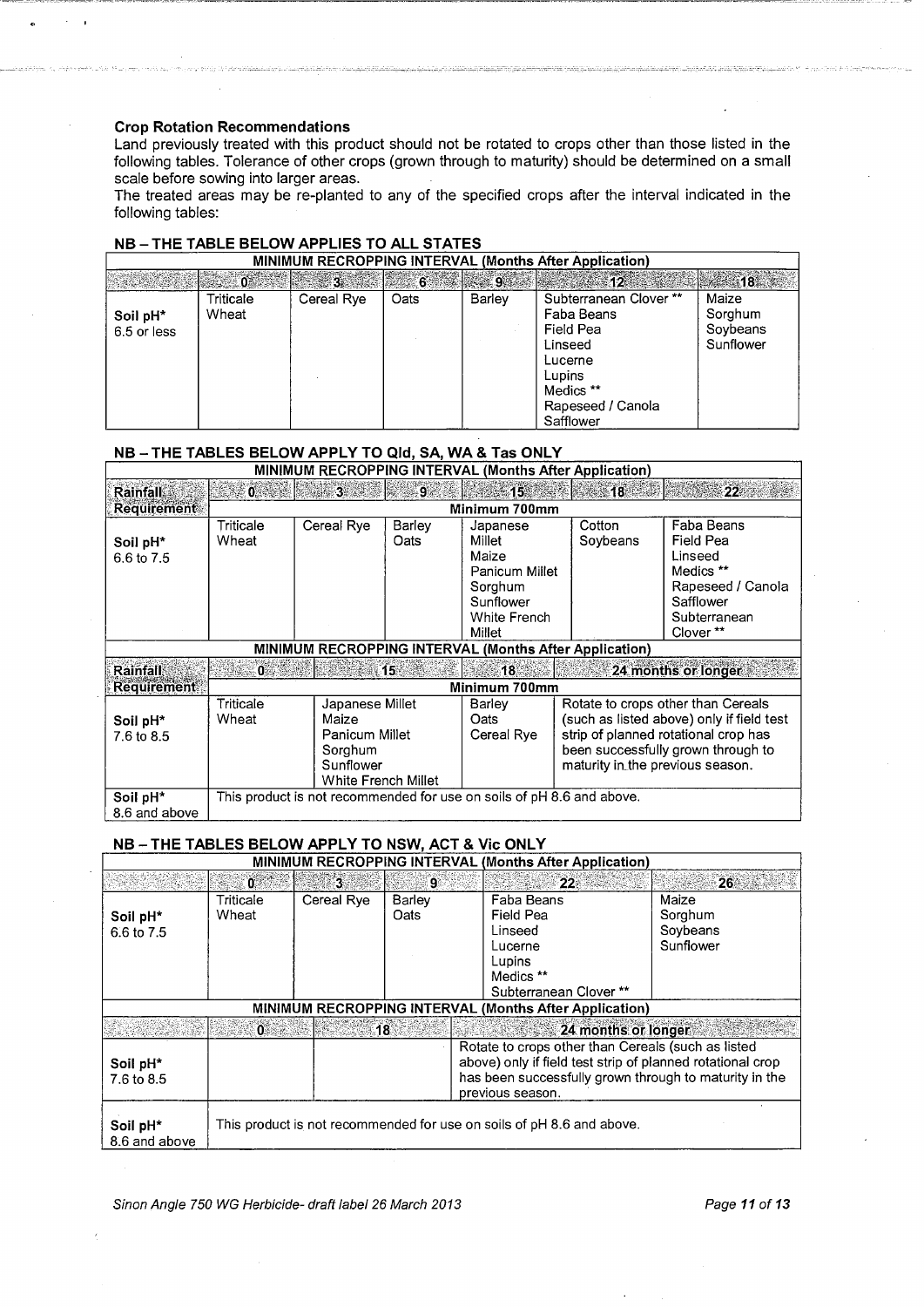- \* Soil pH is determined by laboratory analysis using the 1:5 soil:water suspension method.
- Include natural regeneration of Subterranean clover and medics.
- Land previously treated with this product should not be rotated to crops other than those listed in the above table
- Tolerance of other crops (grown through to maturity) should be determined on a small scale before sowing into larger areas.

#### **SPRAY PREPARATION**

This product is a water dispersible granule.

- 1. Fill tank partially with water and engage full agitation.
- 2 Add the required amount. (N.B. The measuring flask provided is graduated in grams of Sinon Angle 750 WG Herbicide only. DO NOT use for measuring of other materials.)
- 3 Top up with water to the required volume.
- 4 Companion products: If applying this product with another product ensure this product is completely dissolved before adding the companion product.
- 6 Sinon Angle 750 WG Herbicide must be kept in suspension at all times by continuous agitation. Where prepared spray mixes have been allowed to stand, thoroughly re-agitate before using.

#### **USE OF SURFACTANT/WETTING AGENT**

For post emergent application always add a non-ionic surfactant (1000 gac/L) at 100 mL per 100 L of final spray volume (0.1% volume/volume).

The use of spraying oils is not recommended.

NOTE: DO NOT add surfactant/wetting agent when this product is tank mixed with another product that already has a surfactant/wetting agent in the formulation.

#### **GROUND SPRAYING EQUIPMENT**

Use a boom spray properly calibrated to a constant speed and rate of delivery to ensure thorough coverage and a uniform spray pattern. Avoid overlapping and shut off spray booms while starting, turning, slowing or stopping as injury to the crop may result. Apply a minimum of 30L of spray mix per hectare.

#### **AERIAL APPLICATION**

Apply at minimum of 20L/ha water. Avoid spraying in still conditions or in winds likely to cause drift onto adjacent sensitive crops. Avoid spraying where drift can go onto areas likely to be sown to sensitive crops -see Crop Rotation Recommendations. Turn off spray boom whilst passing over creeks and dams.

#### **SPRAYER CLEAN-UP**

It is essential that the sprayer be properly cleaned after using this product to prevent injury to crops other than wheat, triticale, barley, oats or cereal rye. All traces of chlorsulfuron should be removed from equipment using the following procedure:

- 1. Drain tank, then flush tank, boom and hoses with clean water for at least 10 minutes.
- 2. Fill tank with clean water then add 300 mL of household chlorine bleach (4% chlorine) per 100 L of water. Flush through boom and hoses, then allow to sit for 15 minutes with agitation engaged, then drain.
- 3. Repeat step 2.
- 4. Nozzles and screen should be removed and cleaned separately. To remove traces of chlorine bleach, rinse the tank thoroughly with clean water and flush through hoses and boom.

**CAUTION:** DO NOT use chlorine bleach with ammonia. All traces of liquid fertiliser contacting ammonia, ammonium nitrate or ammonium sulphate must be rinsed with water from mixing and application equipment before adding chlorine bleach solution. Failure to do so will release a gas with a musty chlorine odour, which can cause eye, nose, throat and lung irritation. Do not clean equipment in an enclosed area.

#### **COMPATIBILITY**

Chlorsulfuron is compatible with glyphosate and paraquat. This product does not control wild oats, however it is compatible with wild oat herbicides: tri-allate, flamprop-m-methyl and fenoxaprop-p-ethyl. It is also compatible with bromoxynil, MCPA (and bromoxynii/MCPA mixtures), 2,4-Amine and 2,4-D ester, clopyralid, diflufenican/MCPA and diflufenican/bromoxynil.

This product is also compatible with trifluralin and the insecticides: omethoate, dimethoate, deltamethrin, fenvalerate and chlorpyrifos.

Sinon Angle 750 WG Herbicide- draft label 26 March 2013 **Page 12 of 13** Page 12 of 13

 $\cdot$  '